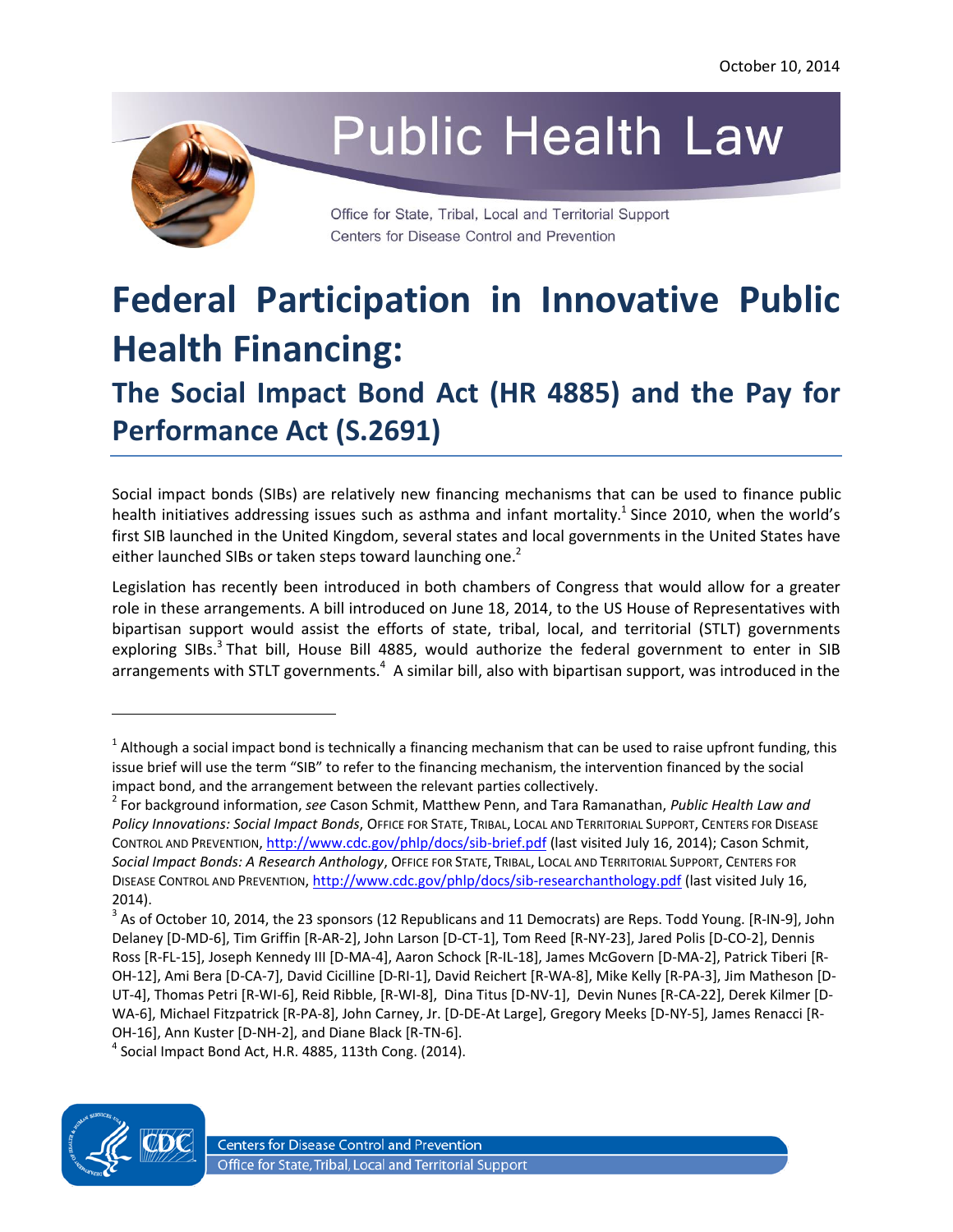Senate on July 30, 2014.<sup>[5](#page-1-0)</sup> The Senate bill, S.2691, mirrors the House bill to a large extent but contains some notable differences.<sup>[6](#page-1-1)</sup>

In line with the Public Health Law Program's ongoing efforts to track developments in SIB implementation, policy, and law, this issue brief outlines the similarities and differences of H.R. 4885 and S.2691.

# **Federal Participation in STLT SIBs**

Under both bills, a STLT government can submit proposals to the Secretary of the Treasury for federal participation in a STLT SIB.<sup>[7](#page-1-2)</sup> The bills would allow the federal government to participate in a STLT SIB by authorizing federal contribution 1) to success payments<sup>[8](#page-1-3)</sup> of a SIB up to the projected savings of the SIB to the federal government; 2) up to 50 percent of the cost of a feasibility study for a proposed SIB; and 3) for SIB evaluation.<sup>[9](#page-1-4)</sup>

# **SIBs Eligible for Federal Participation**

Both bills would allow the Secretary of the Treasury to consider federal participation in the proposed SIBs with certain objectives or expected outcomes.<sup>[10](#page-1-5)</sup> The House and Senate bills enumerate 12 and 13 specific outcomes of a STLT SIB, respectively, that would be eligible for federal participation. While each of the enumerated outcomes is at least indirectly related to public health, four of the eligible outcomes in each bill are directly related to public health:  $^{11}$  $^{11}$  $^{11}$ 

- · "Reducing teen and unplanned pregnancies."
- · "Improving birth outcomes among low-income families and individuals."
- · "Reducing rates of asthma, diabetes, or other preventable diseases among low-income families and individuals."
- · "Reducing the dependence of low-income families on Federal means-tested benefits" (e.g., Medicaid).

<span id="page-1-0"></span><sup>&</sup>lt;sup>5</sup>Pay for Performance Act, S.2691, 113th Cong. (2014). As of September 4, 2014, the Senate Bill has two sponsors, Sens. Michael Bennet, [D-CO] and Orrin Hatch [R-UT].

<span id="page-1-1"></span> $^6$  One difference of note is that the two bills refer to the SIB arrangement differently. The House bill uses the term "Social Impact Bond"; in contrast, the Senate bill uses the term "Social Impact Pay for Performance Contract." This issue brief will refer to both as SIBs for ease of understanding. Many of the other differences will be noted subsequently.

<span id="page-1-2"></span><sup>7</sup> H.R. 4885§§ 2052, 2055; S.2691 §§ 2052, 2055.

<span id="page-1-3"></span> $^8$  The phrase "success payments" refers to the amount due to SIB investors if and only if the SIB intervention is evaluated to have met predetermined benchmarks indicating that the SIB has successfully achieved program objectives.

<span id="page-1-4"></span><sup>9</sup> H.R. 4885 §§2053(c)(1)(B), 2054, 2055, 2057; S.2691 §§ 2053(c)(1)(B), 2054, 2055, 2057.

<span id="page-1-5"></span> $10$  H.R. 4885 §2052(b); S.2691 § 2052(b).

<span id="page-1-6"></span><sup>&</sup>lt;sup>11</sup> The language of these outcomes is identical in both versions of the bill. *See* H.R. 4885 §2052(b)(4), (6)–(8); S.2691§2052(b)(4), (6)–(8).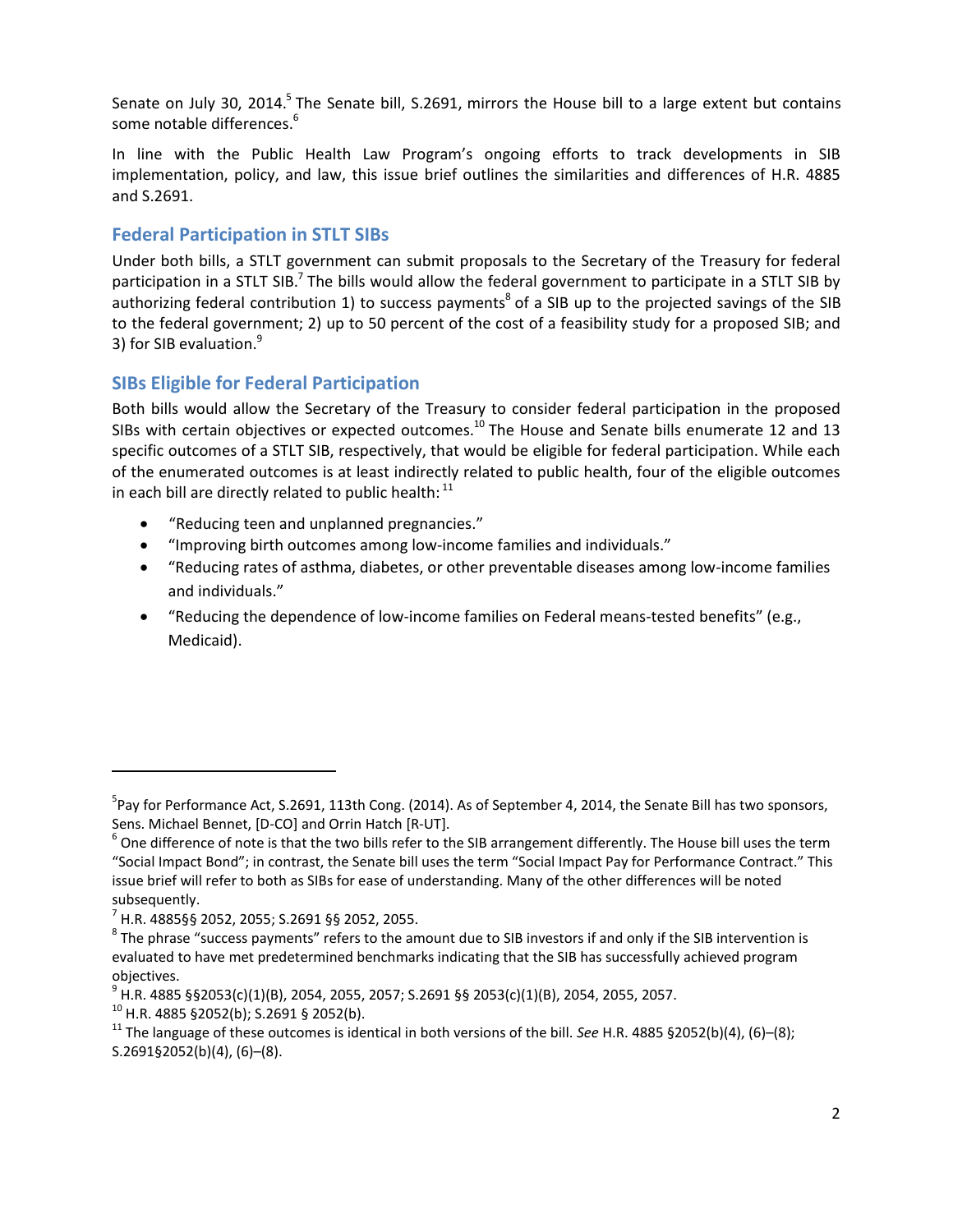The eligible outcomes for both bills are not limited to the 12 or 13 listed. In both bills, the Secretary of the Treasury has discretion to consider any "measurable outcomes defined by [STLT governments] that result in positive social outcomes and federal savings."<sup>[12](#page-2-0)</sup>

#### **Considerations for Federal Acceptance of STLT SIB Proposals**

Both bills outline five considerations for federal acceptance of STLT SIB proposals: <sup>[13](#page-2-1)</sup>

- 1. Value of the expected outcome, if achieved, to the federal government
- 2. Ability of the STLT government, in collaboration with the intermediary and service providers, to achieve the outcomes
- 3. Potential savings to the federal government
- 4. Potential savings to the STLT government
- 5. Expected quality of the evaluation of the SIB

#### **Federal SIB Contract Authority**

Both House and Senate versions contain several limitations to contracts formed under the new authority:<sup>[14](#page-2-2)</sup>

- · As with most SIBs, the federal government would not make payments unless the specified outcomes are achieved
- · Federal payments for achieving SIB outcomes would not be permitted to exceed the expected federal savings, so, under both bills, any payments made for achieving an outcome must be expected to have a neutral or net-savings effect on the federal budget
- · The STLT government must demonstrate, through rigorous experimental or quasi-experimental studies, that the intervention funded by the SIB is expected to achieve the specified outcomes
- · The bills require the intermediary and service providers to have necessary experience to execute the SIB
- The bills place a 10-year limit on any SIB with federal participation.<sup>[15](#page-2-3)</sup>

# **Appropriations**

 $\overline{\phantom{a}}$ 

Both bills would make \$300 million available for 10 years after enactment to carry out the authorized SIB activities.<sup>[16](#page-2-4)</sup> However, funding for the review, approval, and oversight of SIB projects would be limited to \$1 million per year in the House bill and \$3 million in the Senate bill.<sup>[17](#page-2-5)</sup>

In addition to the appropriations for potential payments to STLT partners for successful SIBs and SIB review, approval, and oversight, the bills would authorize limited federal funds to help STLT

<span id="page-2-0"></span><sup>&</sup>lt;sup>12</sup> Other eligible outcomes for SIB programs include increasing employment among select populations, improving high school graduation rates, increasing the proportion of two-parent families, reducing child abuse and neglect, reducing foster care populations, and reducing recidivism. H.R. 4885 § 2052(b); S.2691 § 2052(b). The Senate version of the bill contains two outcomes related to foster care in comparison to the House bill, which has one. *Id*.

<span id="page-2-1"></span><sup>13</sup> H.R. 4885 § 2053(b); S.2691 § 2053(b).

<span id="page-2-2"></span> $14$  H.R. 4885 § 2053(c); S.2691 § 2053(c).

<span id="page-2-3"></span> $^{15}$  H.R. 4885 § 2053(c); S.2691 § 2053(c).

<span id="page-2-4"></span><sup>16</sup> H.R. 4885 § 2057; S.2691 § 2057.

<span id="page-2-5"></span><sup>17</sup> H.R. 4885 § 2057; S.2691 § 2057.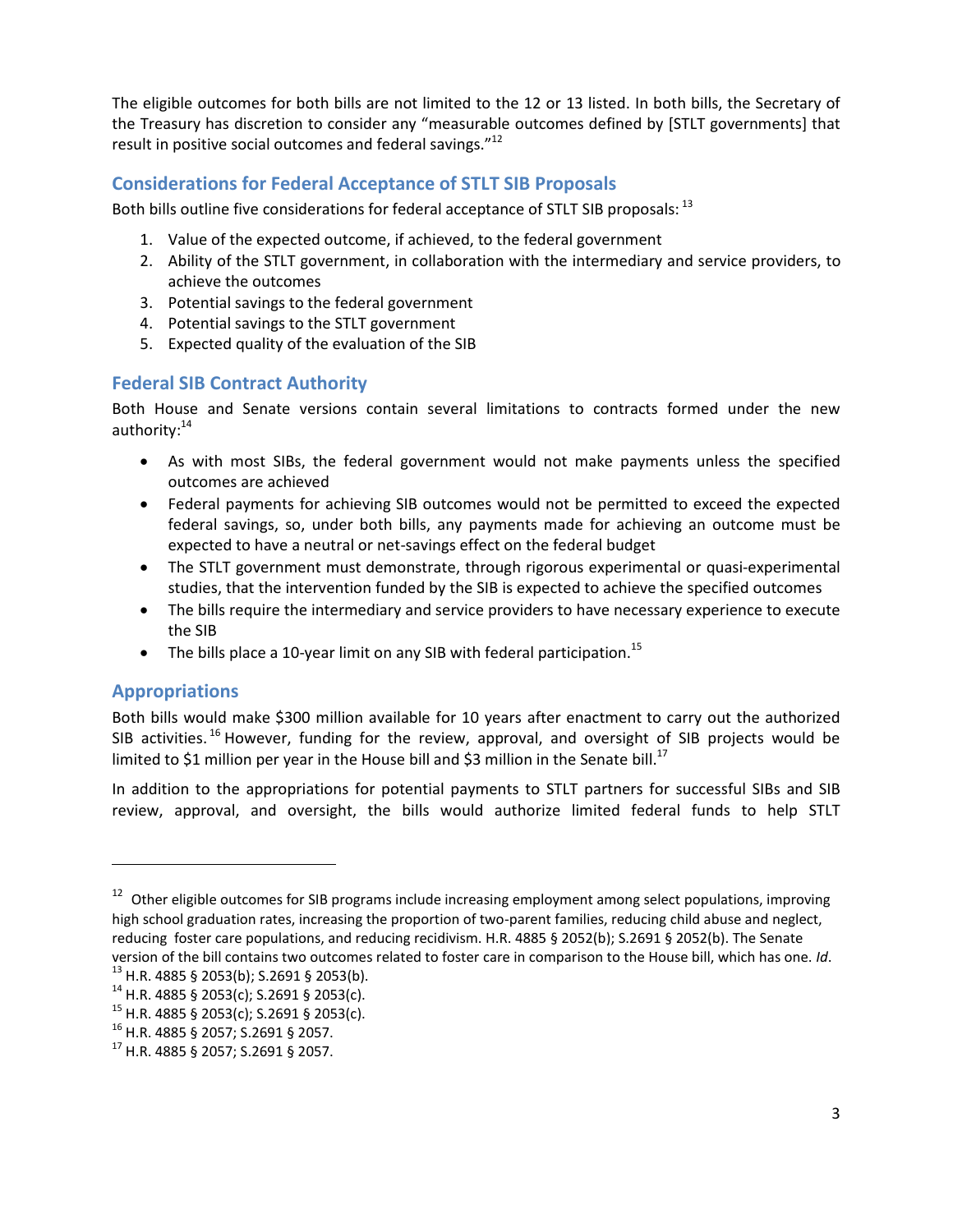governments launch SIBs.<sup>[18](#page-3-0)</sup> For example, the bills would allow the federal government to provide funding for the development of the feasibility studies required in applications for federal participation.<sup>[19](#page-3-1)</sup> However, federal funding for each feasibility study is limited to 50 percent of the study's total cost and capped at \$10 million for all STLT feasibility studies cumulatively.<sup>[20](#page-3-2)</sup>

The bills would also authorize the federal government to help fund evaluation of a STLT SIB.<sup>[21](#page-3-3)</sup> However, the Secretary of the Treasury and agencies relevant to the SIB outcome would not be able to spend more than 15 percent of all money appropriated for a SIB to evaluate implementation and outcome of a  $STLT$  SIB. $^{22}$  $^{22}$  $^{22}$ 

# **Creation of a Federal Interagency Council on SIBs**

The bills would create a Federal Interagency Council on SIBs (FIC),<sup>[23](#page-3-5)</sup> to provide advice, coordination, and subject matter expertise for SIB projects, in addition to other duties.<sup>[24](#page-3-6)</sup> The Secretary of the Treasury would consult with the FIC when issuing regulations to carry out the law.<sup>[25](#page-3-7)</sup>

The House and Senate bills take somewhat different approaches to the FIC. For example, the bills take slightly different approaches to the composition of the FIC. In the House bill, the FIC would have representatives from 10 federal agencies, including the Department of Health and Human Services, and be chaired by a representative from the National Economic Council or the Domestic Policy Council, and each federal agency would designate its own representative to the council.<sup>[26](#page-3-8)</sup> Meanwhile, the Senate bill allows the President to appoint three qualified members of the council (including the FIC chair) and to select eight other qualified members from lists provided by leaders in Congress.<sup>[27](#page-3-9)</sup> In the Senate version of the bill none of the appointments are subject to Senate confirmation.<sup>[28](#page-3-10)</sup>

The Senate bill contains additional provisions related to the FIC. It gives the FIC expanded powers to review SIB applications, certify that proposed projects are projected to produce savings, work with agencies involved with SIB projects, provide after-the-fact accountings for actual federal savings produced by a SIB, and provide oversight of the actions of the Secretary of the Treasury and other

<span id="page-3-6"></span><sup>24</sup> H.R. 4885 § 2056(a).

 $\overline{\phantom{a}}$ 

<span id="page-3-9"></span> $27$  S.2691 §2056(b).

<span id="page-3-0"></span><sup>18</sup> H.R. 4885 §§ 2054, 2055; S.2691 §§ 2054, 2055.

<span id="page-3-1"></span><sup>19</sup> H.R. 4885 § 2054; S.2691 § 2054.

<span id="page-3-2"></span> $20$  H.R. 4885 § 2054(d); S.2691 § 2054(d).

<span id="page-3-3"></span> $21$  H.R. 4885 § 2055(a), (f); S.2691 § 2055(a), (f).

<span id="page-3-4"></span> $22$  H.R. 4885 § 2055(a), (f); S.2691 § 2055(a), (f).

<span id="page-3-5"></span><sup>&</sup>lt;sup>23</sup> Called the Federal Interagency Council on Social Impact Bonds in the House Bill and the Federal Interagency Council on Social Impact Pay for Performance Contracts in the Senate bill.

<span id="page-3-7"></span><sup>25</sup> H.R. 4885 § 2060; S.2691 § 2059.

<span id="page-3-8"></span><sup>&</sup>lt;sup>26</sup> Each of 10 members the FICSIB would be appointed by their respective agencies, specifically 1) Office of Management and Budget, 2) Department of Labor, 3) Department of Health and Human Services, 4) Social Security Administration, 5) Department of Agriculture, 6) Department of Justice, 7) Department of Housing and Urban Development, 8) Department of Education, 9) Department of Veterans Affairs, and 10) Department of the Treasury. H.R. 4885 § 2056(b).

<span id="page-3-10"></span><sup>&</sup>lt;sup>28</sup> Qualifications for the Senate version of the FIC include experience in finance, economics, pay-for-performance arrangements, professional experience in a field related to potential target outcomes of SIBs, and competency in evaluating proposed projects, metrics, and methodologies. *Id.*